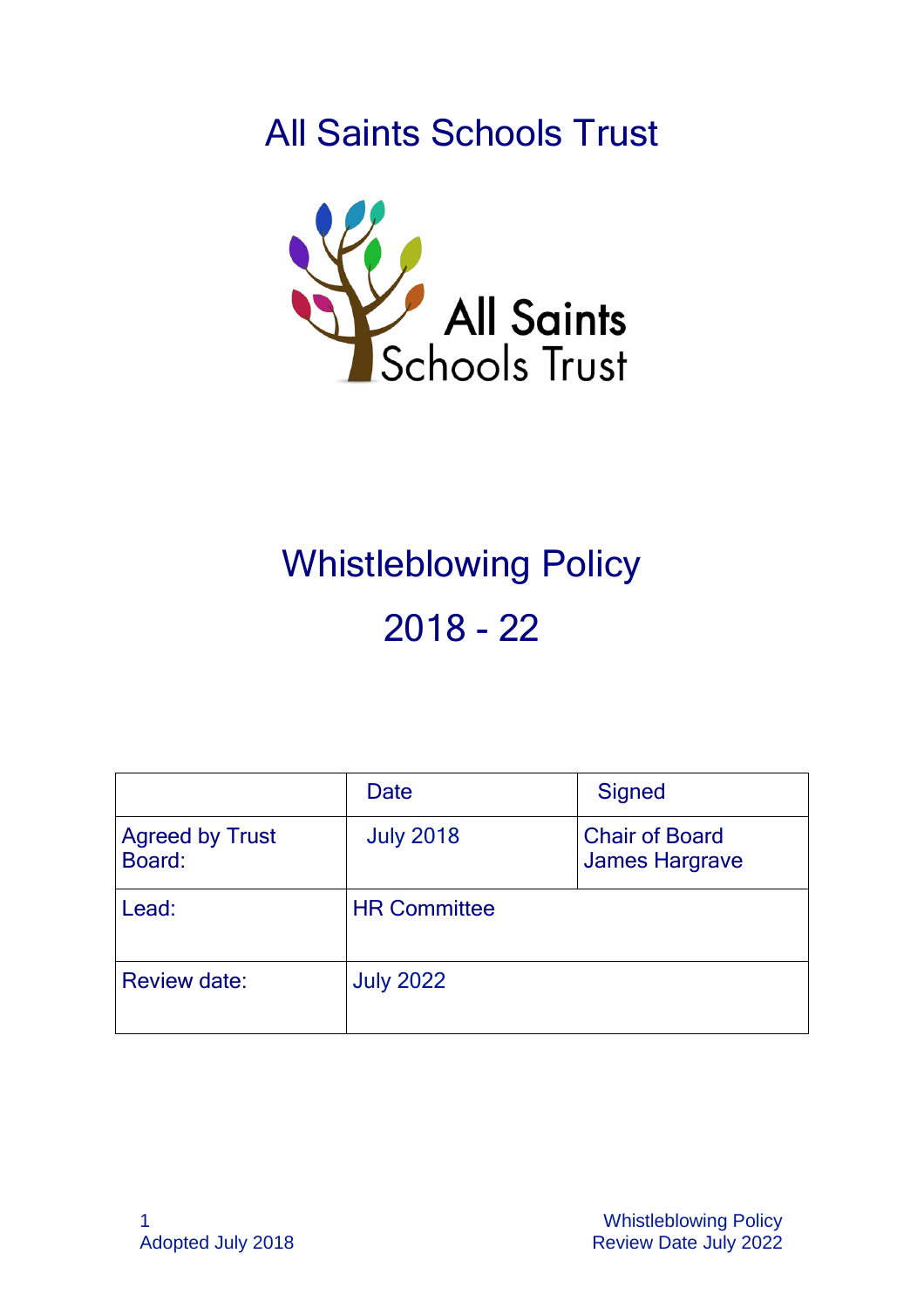## **Whistleblowing Policy**

#### **Rationale:**

The Trust has a responsibility to ensure that all of its schools are managed to the highest standards of probity, openness and accountability and that its decision making and administration is conducted in such a way as to be above any suspicion of malpractice. In line with this commitment, all Trust schools encourage all employees with serious concerns about any aspect of the school's work to come forward and raise their concerns without fear of being disloyal or suffering harassment or victimisation as a result.

Clear policies, standards and procedures for making decisions, particularly those which entail significant expenditure, or decisions which significantly affect employment at the Trust are essential elements in creating and sustaining an atmosphere of openness and trust in school and Trust management. Such an atmosphere is the best way of forestalling suspicion or complaint.

Adopting a whistleblowing policy is essential to the principles of accountability, transparency and probity, which underpin good governance.

It is in everyone's interest that potential failings and malpractice are identified early so that the Head Teacher/governors/Trust Board can take appropriate action.

#### **Aims:**

TheTrust and it's schools are committed to promoting and maintaining the highest standards in the management and administration of their affairs. The Trust also wishes to comply with all of it's obligations under the UK Corporate Governance Code, to maintain a sound system of internal control, and recognises that a whistleblowing procedure is essential to the principles of accountability, transparency and probity, which underpin good governance. ([http://www.frc.org.uk/Our-Work/Publications/Corporate-Governance/UK-Corporate-](http://www.frc.org.uk/Our-Work/Publications/Corporate-Governance/UK-Corporate-Governance-Code-September-2012.aspx)[Governance-Code-September-2012.aspx](http://www.frc.org.uk/Our-Work/Publications/Corporate-Governance/UK-Corporate-Governance-Code-September-2012.aspx))

This policy aims to encourage the raising of concerns in a confidential manner and to reassure employees that they will be protected from harassment and victimisation for whistleblowing provided that they reasonably believe the disclosure to be in the public interest.

This policy is also intended to guide any employee who has a disclosure to make about malpractice in the school/Trust in making that disclosure. It sets out to whom malpractice (or suspected malpractice) should be reported, and how it should be reported.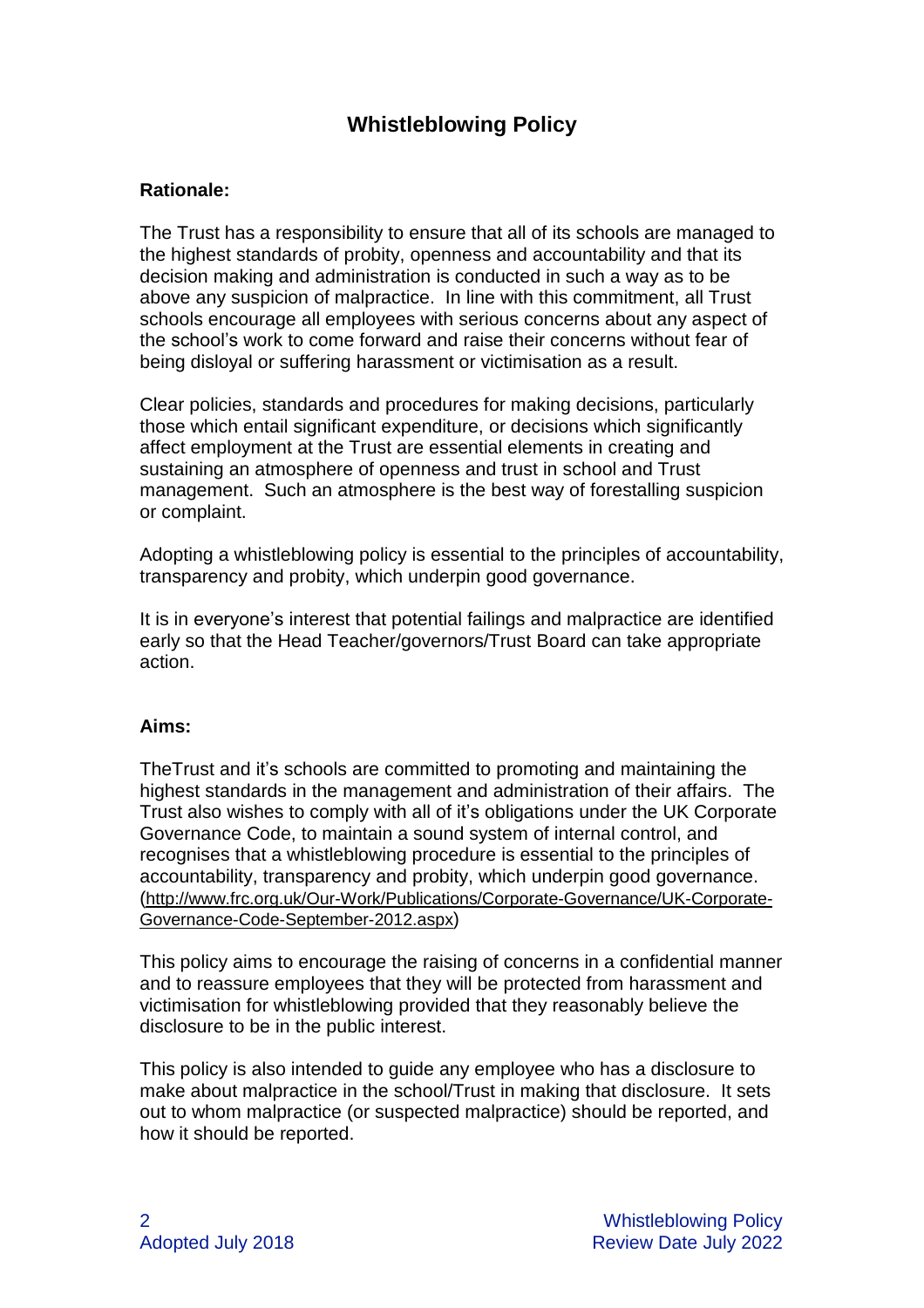It also aims to set out the safeguards that the schools and Trust will offer to any employee(s) who makes a disclosure in the recommended way and in good faith.

#### **Consultation:**

This procedure has been subject to consultation with all recognised trade unions.

#### **Application:**

This procedure applies to all teaching and support staff within the Trust.

Whistleblowers do not need a qualifying period of service to bring a claim of unfair dismissal: in other words, staff are protected as soon as they join the organisation. Tribunals are also not restricted by the usual upper limit on compensation. These two facts can mean that sometimes whistleblowing claims are used tactically.

Protection is afforded to workers as well as employees; this includes staff on casual contracts, freelance workers, seconded workers, trainees and agency workers.

Protection from detriment also applies to ex-employees making disclosures after the termination of their employment.

Furthermore, the Government has indicated the protections may be extended to job applicants, which will prevent organisations from blacklisting applicants because they have made protected disclosures against previous employers. This is dependent upon the outcome of a Call for Evidence by the Government.

An employee working within the school/Trust but employed on another organisation's terms and conditions of employment should have the matter managed under their appropriate policy/procedure.

#### **Scope:**

A qualifying disclosure must relate to:

- a criminal offence;
- a failure to comply with any legal obligation;
- a miscarriage of justice;
- danger to health and safety of any individual;
- damage to the environment;
- an attempt to cover up any of these.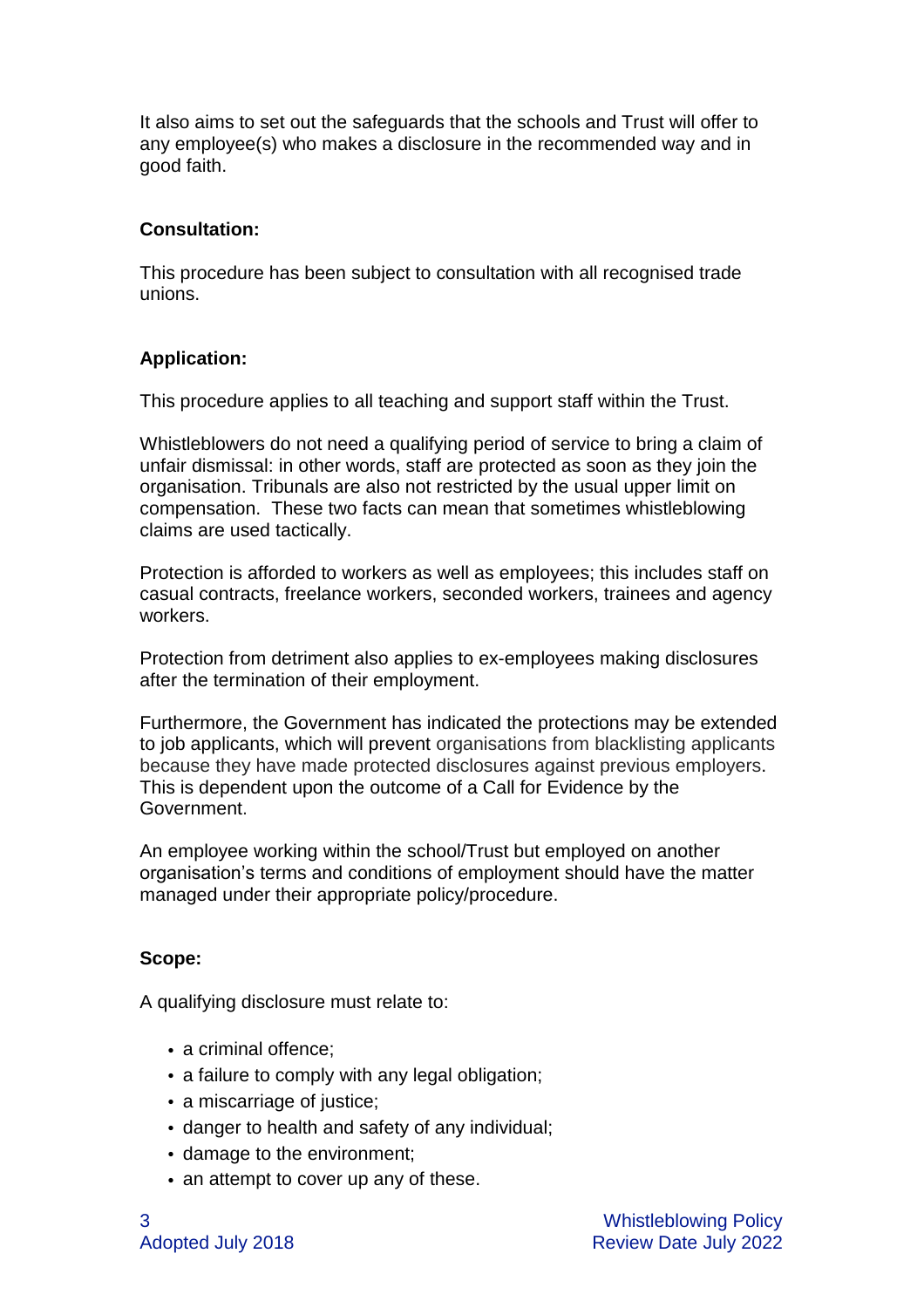In a school/Trust, concerns may often (but by no means always) centre upon appropriate use of funds. For instance, the following would normally be an inappropriate use of budget:

- disregard of proper tendering procedure for contracts;
- manipulation or falsification of accounting records;
- making decisions for personal gain;
- inappropriate (e.g. private) use of school/Trust assets

Other, non-financial, concerns may include inappropriate use of school/Trust premises or inappropriate professional relationships which potentially affect the good management of the school/Trust.

Disclosures relating to the worker's own contract will usually fall outside of whistleblowing, and should instead be followed up via grievance procedures.

Likewise, complaints by workers about their personal treatment or the way in which employment policies and practices have been applied to them should be raised via the grievance procedure or other appropriate procedure.

Complaints about the protection of children should normally be raised under the separate procedures designated for that purpose, unless those procedures have not been sufficiently enacted.

#### **Key Principles:**

- $\Box$  The school/Trust is clear that no employee will be subject to victimisation or other detriment by reporting concerns which they believe to be true.
- $\Box$  Any issue reported will be taken seriously and investigated.
- $\Box$  Concerns raised will be treated in a confidential manner and feedback will be given on any action taken.

#### **Definitions:**

The term "malpractice" may cover a broad range of acts, omissions, or practices. Workers will usually report specific instance(s) of wrongdoing by individual(s). In certain circumstances, workers may report bad practice which, if it were to continue, would be likely to lead to wrongdoing.

An action does not have to constitute a criminal offence in order to be classified as 'malpractice', although clearly anything that constitutes a criminal offence would almost certainly amount to malpractice.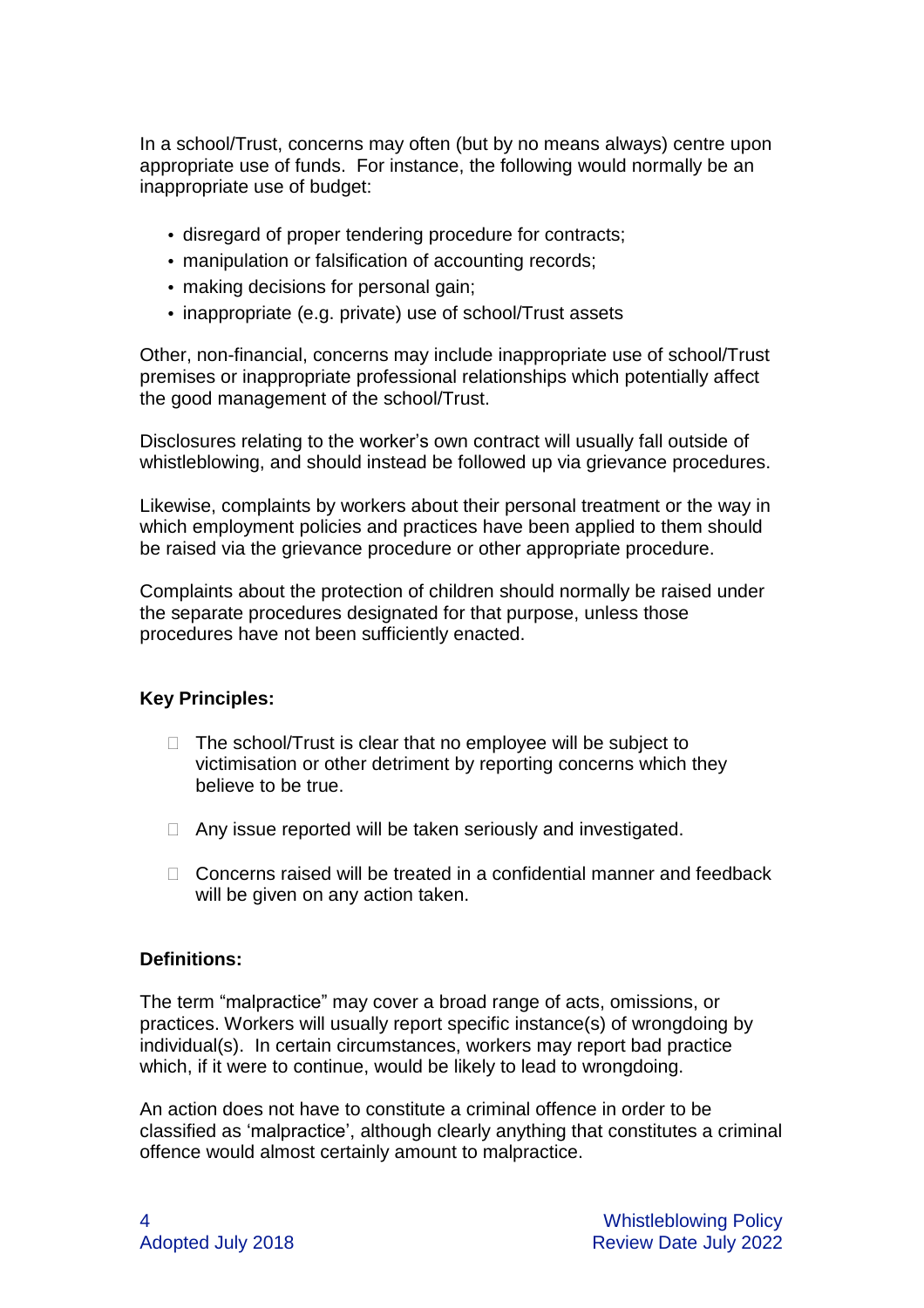The term 'employee' shall include not only those directly employed by the Trust but also those contractors working for the Trust such as agency staff. It also covers those providing services under contract with the school/Trust.

#### **Procedure for Making a Disclosure:**

The means of making a disclosure will depend to some extent on the nature and seriousness of the concern, the sensitivity of the issue and the individual, or individuals, thought to be involved in the malpractice being reported.

As a general rule, an employee wishing to make a disclosure should raise his/her concern(s) in the first instance with the Head Teacher or the Chair of the school's governing body or in the case of the Trust with the CEO. This is appropriate where the concern is about the conduct or practice of colleagues or where there is a concern that the school's/Trust's policies and procedures are not being properly or fairly applied. This will enable the issue to be addressed immediately at the appropriate level.

Where an employee genuinely believes that she or he cannot approach the Head Teacher or the Chair of Governors or the CEO, the concern should be raised with the Chair of the Trust board. This course of action would be appropriate if the disclosure were about the conduct or practice of the Head Teacher, the Governing Body or the Trust or if a disclosure has already been made to them and no discernible or timely action has been taken to address the situation.

In exceptional circumstances an employee may directly approach one of the Members of the Trust. This would normally only be appropriate if she/he reasonably believes that the Chair of the Trust board is involved in the malpractice or would for some other reason be unwilling to investigate it.

If the employee reasonably believes that the Members are themselves implicated, she/he should report the matter to the Department of Education.

A disclosure may be made verbally (either in person or by telephone) or in writing. An employee should normally identify him/herself and should make it clear that she/he is making a disclosure within the terms of this policy. Concerns raised in casual conversation do not constitute a disclosure.

An employee raising a concern verbally will normally be expected to support and substantiate those concerns in writing unless there are special circumstances indicating that this is inappropriate. Employees who feel unable to commit their concerns to writing will normally be asked to meet with an appropriate senior officer who will compile a written note of the disclosure.

The whistleblower may be accompanied by a trade union representative or appropriate workplace colleague at meetings that are held for the purpose of formally discussing or investigating the disclosure.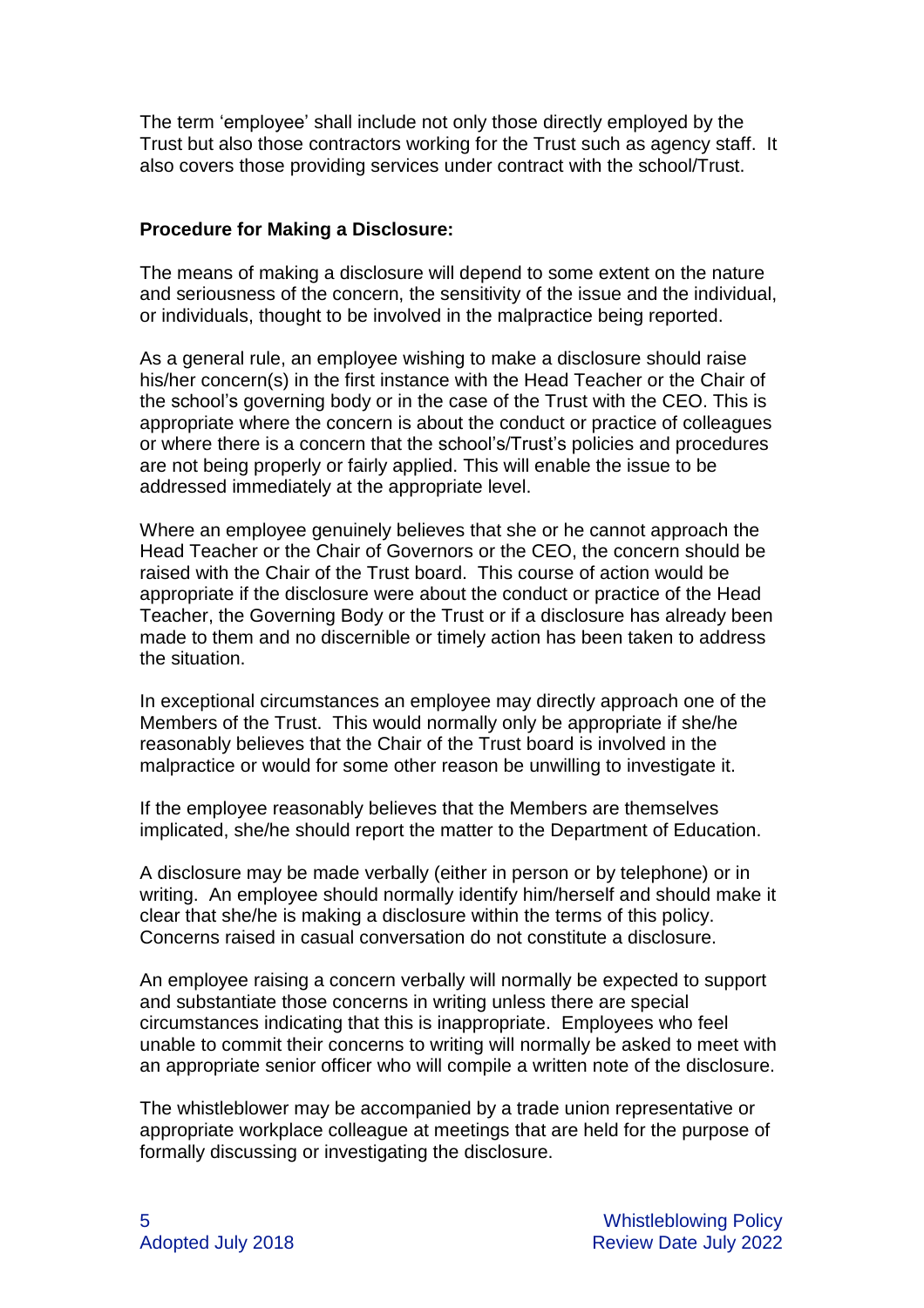It is not necessary for a whistleblower to produce conclusive evidence to support his/her disclosure. Suspicion may be valid grounds for raising a concern. However, the whistleblower should normally have direct information about, or knowledge of, the malpractice alleged or know where such evidence is located. The whistleblower's information should be based on more than hearsay, gossip or the reports of others. The disclosure should usually include specific examples of unacceptable behaviour.

Disclosures should not be made to the press, radio, television or other media. The recommended internal reporting channels should be used. Workers have certain rights to report malpractice to specified external agencies, e.g. a worker who suspects that a criminal act has been committed may inform the police. However, it is expected that whistleblowers make disclosures following the reporting lines set out above.

A checklist which may be of some assistance if an employee is thinking of making a concern is attached to this policy as Appendix A.

#### **Responding to a Disclosure:**

The response to an employee's disclosure will depend on a number of factors including the seriousness and complexity of the allegations which have been made.

Allegations may be:

- $\Box$  Investigated within the school/Trust or by the Members
- $\Box$  Referred to the Trust's internal or external auditors
- $\Box$  Referred to the police
- $\Box$  Referred to another independent form of enquiry
- $\Box$  Any combination of the above

The Trust may wish to consider using external independent investigators, though this will in part depend on the complexity of the case.

Disclosures will be subject to initial enquiries in order to decide whether a full investigation is necessary and, if so, what form it should take, who should conduct it, and whether any reference to another agency is necessary or desirable. Some concerns may be resolved through agreed action without the need for further investigation.

If the whistleblower's concern falls within the scope of an alternative policy/procedure, she/he will be advised to pursue it via that route.

A whistleblower who presents his/her disclosures in writing will, wherever possible within ten working days, receive:

 $\Box$  an acknowledgement that the concern has been raised;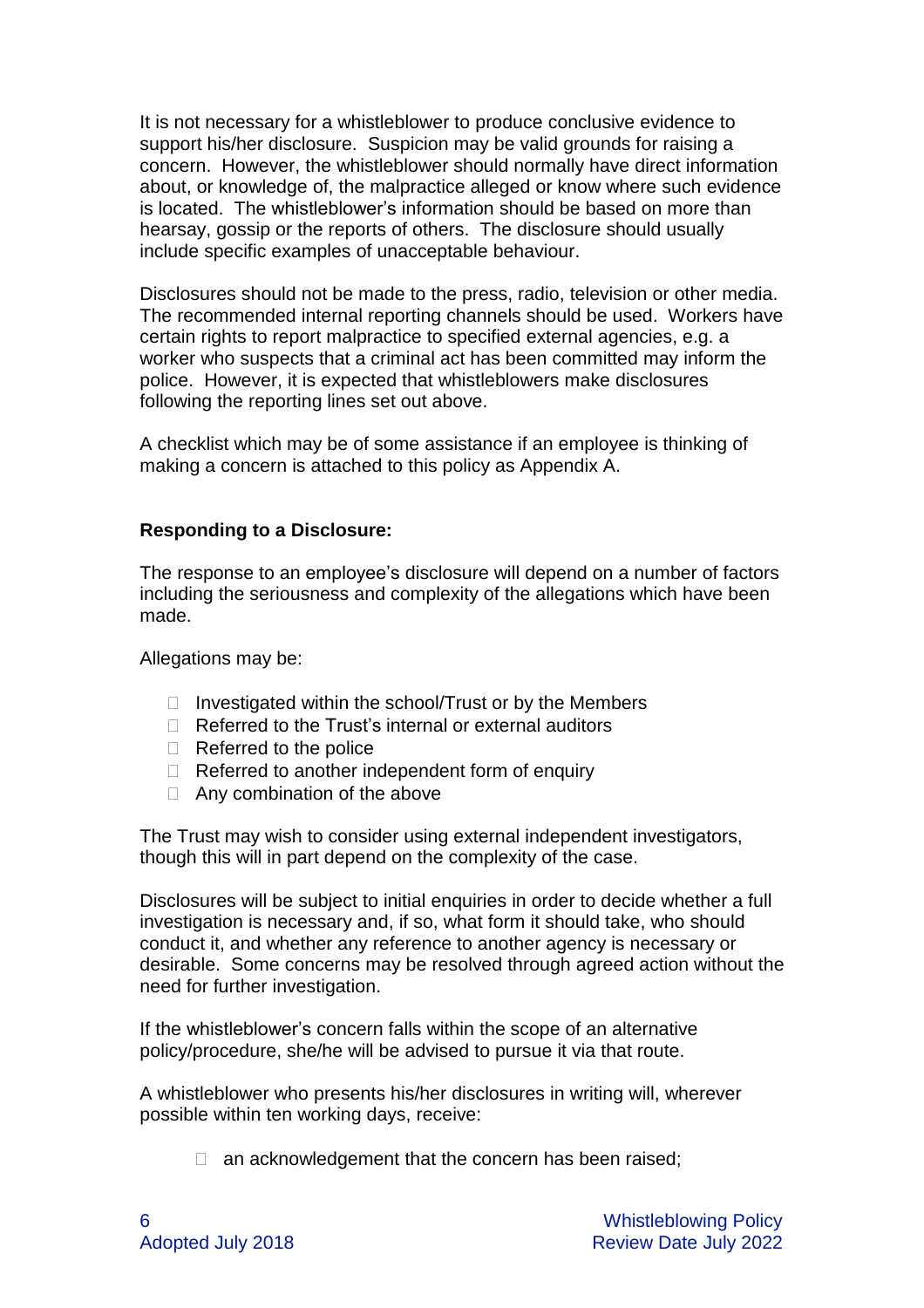- $\Box$  an indication of how the school/Trust proposes to deal with the matter;
- $\Box$  an estimate of how long it will take to provide a final response;
- $\Box$  an indication of any initial enquiries that have been made; and
- $\Box$  an indication of whether further investigations will take place and, if not, why not.

The whistleblower will be informed of the outcome of any investigation insofar as this is compatible with any duty of confidentiality on the employer. The extent of the information given to whistleblowers will depend upon a number of factors, e.g. whether the investigation is referred to the police and leads to criminal prosecution. Where an investigation is protracted, it is recommended that the school/Trust keeps the whistleblower updated on the progress of the investigation, as silence may lead them to become suspicious of inaction, and make a disclosure externally.

Where a whistleblower is unwilling to identify him/herself, any person receiving a complaint about malpractice should log the incident and with the Chair of the Trust board to decide whether or not any investigation should be undertaken.

A checklist which outlines some information for those receiving a complaint is attached to this policy as Appendix B.

#### **Liability:**

Employers are now liable for any detriment a whistleblower suffers as a result of having made a disclosure, if the detriment was done by another worker in the course of employment (even if was without the employer's knowledge), or by an agent of the employer (with the employer's authority). This is balanced by the new ability for an employer to defend itself by showing that it took all reasonable steps to prevent the detriment from occurring. This includes having a policy on whistleblowing, ensuring staff are aware of it, and that it is followed when cases arise.

Individuals can also be found legally liable for detriment they caused a whistleblower, unless they can show they have acted in response to a statement from the employer, which it was reasonable to rely upon.

#### **Safeguards for Whistleblowers:**

Staff who raise concerns about malpractice within their place of work have statutory protection against victimisation for making such a disclosure, under the Public Interest Disclosure Act 1998, and the subsequent Enterprise and Regulatory Reform Act, which was enacted in June 2013. The worker must reasonably believe the disclosure to be in the public interest, and it must otherwise qualify as a protected act.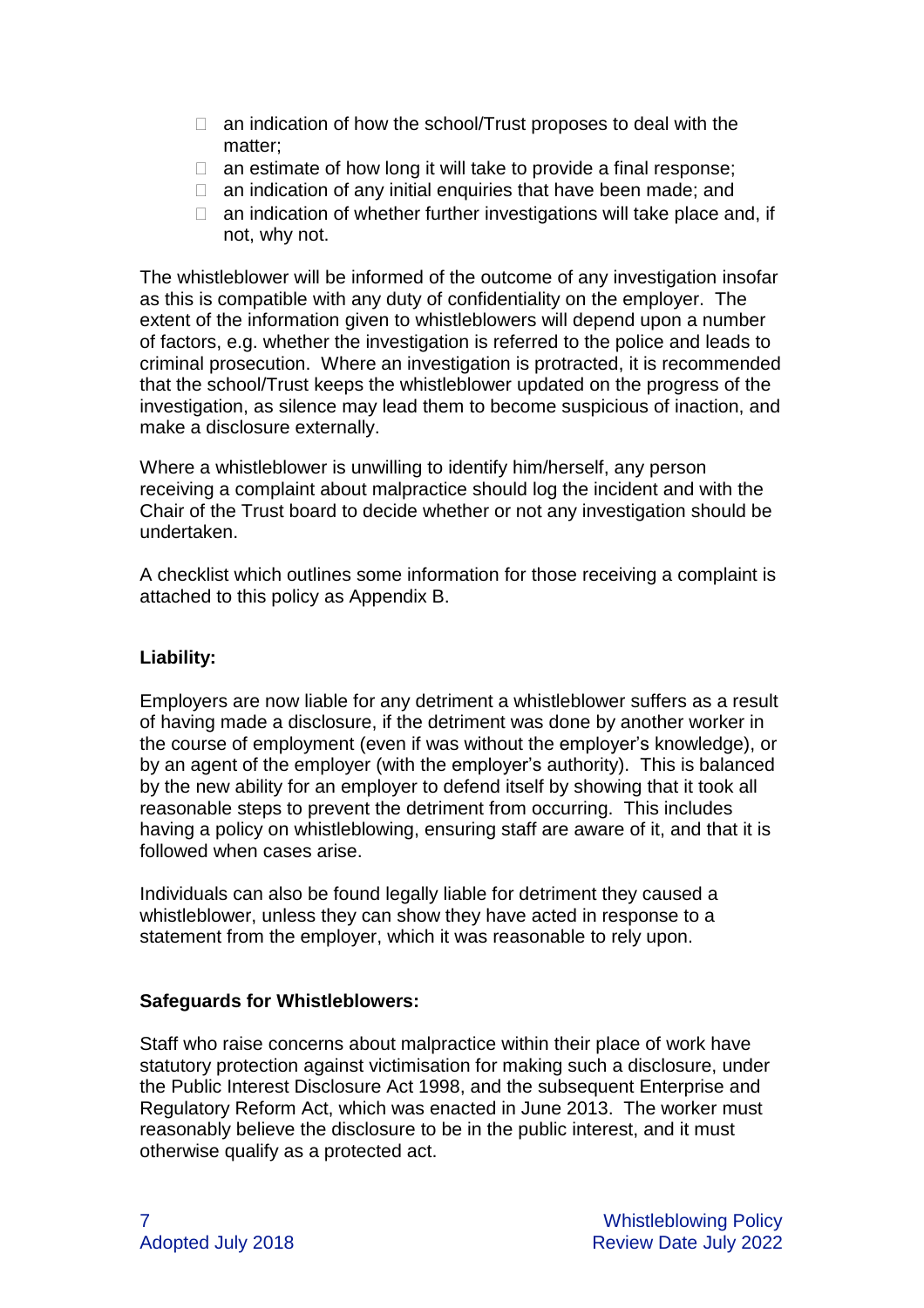The kinds of detriment that could be suffered by whistleblowers will depend on whether they are job applicants, existing members of staff, or ex-members of staff. Some examples of detriment linked to a protected disclosure are:

- $\Box$  harassment and bullying,
- $\Box$  inappropriate disciplinary action,
- $\Box$  loss of work or pay,
- $\Box$  damage to career prospects,
- providing poor references,
- defamation,
- $\Box$  inappropriately referring them to external organisations for audit or scrutiny,
- $\Box$  not considering them for a role if they re-apply,
- $\Box$  dismissal or selection for redundancy because of making a qualifying disclosure.

The decision to report malpractice can be a difficult one for an employee who may fear subsequent victimisation or harassment. To harass, bully, or otherwise subject a person to detriment because they have made a whistleblowing disclosure, or assisted in the investigation of one (for example as a witness), will be considered a disciplinary offence.

No action will be taken against staff who raise a concern in the proper way, and which they reasonably believe to be in the public interest, even if that concern is subsequently discovered to be unfounded after investigation.

However, whistleblowers who are already the subject of investigation or action under a formal procedure (e.g. discipline, capability or harassment) should not expect the procedure to be discontinued as a result of the disclosure, unless there is good reason for doing so.

Where employees do not wish to be identified to others in the course of an investigation, that wish will be respected in so far as it is reasonably practicable. However anonymity cannot always be guaranteed. The process of investigation may reveal the identity of whistleblowers and, especially in serious cases, whistleblowers may be required to give evidence, either in school or to the police. Any person subject to disciplinary action or prosecution would have access to all the evidence.

The school/Trust will take all reasonable steps to minimise any difficulties whistleblowers may experience as a result of raising a concern. The school/Trust will consider sympathetically requests from whistleblowers for special leave, counselling or other support.

#### **Employee Responsibilities:**

All employees have a duty of confidentiality to the school/Trust and therefore it is important that this procedure is used and not ignored. Any disclosure externally to the press or medial will result in disciplinary action. The Public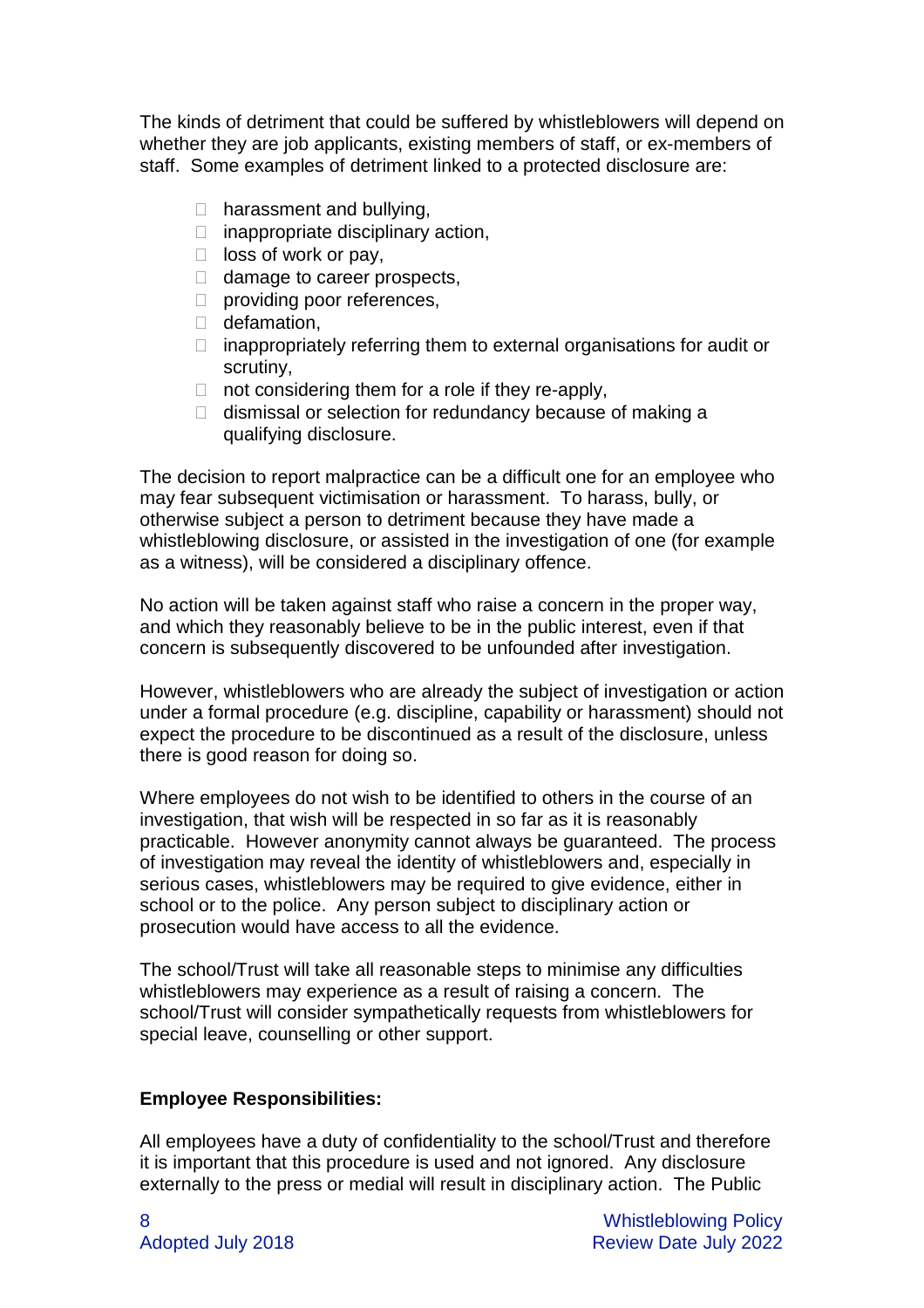Interest disclosure Act 1988 does provide protection to individuals who make certain disclosures of information in the public interest but anyone wishing to make an external disclosure is strongly advised to seek legal advice before doing so as they may put their employment at risk.

#### **Improper Disclosures:**

No action will be taken against a whistleblower if a concern is raised in the proper way, which the whistleblower reasonably believes to be in the public interest. However, if allegations are not raised in the proper way, and/or the whistleblower cannot show that they reasonably believe it to be in the public interest, disciplinary sanctions may occur. This is particularly likely if it is believed that the disclosure was also malicious, vexatious, or made for personal gain.

#### **Law:**

The Public Interest Disclosure Act 1998 and Enterprise and Regulatory Reform Act 2013 protect workers who make qualifying disclosures from any detriment as a result of making a disclosure.

The Enterprise and Regulatory Reform Act introduces the need for disclosures to be "in the public interest", removing the need for them to have been made in good faith. However, as there is no legal definition of "public interest", it will remain to be decided in individual cases.

If a tribunal believes a successful disclosure was made in bad faith, compensation can be reduced by up to 25%. In practice this means workers may now bring claims maliciously or for personal gain but still be protected, if they are able to meet the public interest criteria.

To be afforded protection, workers must also raise their concerns in the proper way (see section 5 for specific guidance on process). Usually, in the first instance, this should be via internal processes. In certain cases the Act also protects disclosure to "prescribed regulators" such as the Audit Commission.

The Act only protects wider disclosure (e.g., to the media, an MP, etc.) if:

- $\Box$  the worker reasonably believed they would be victimised if they had raised the matter internally or with a prescribed regulator;
- $\Box$  there was no prescribed regulator and they reasonably believed the evidence would be concealed;
- $\Box$  the concern had already been raised with the employer or prescribed regulator;
- $\Box$  the concern was exceptionally serious;
- $\Box$  and no payment was accepted for the story.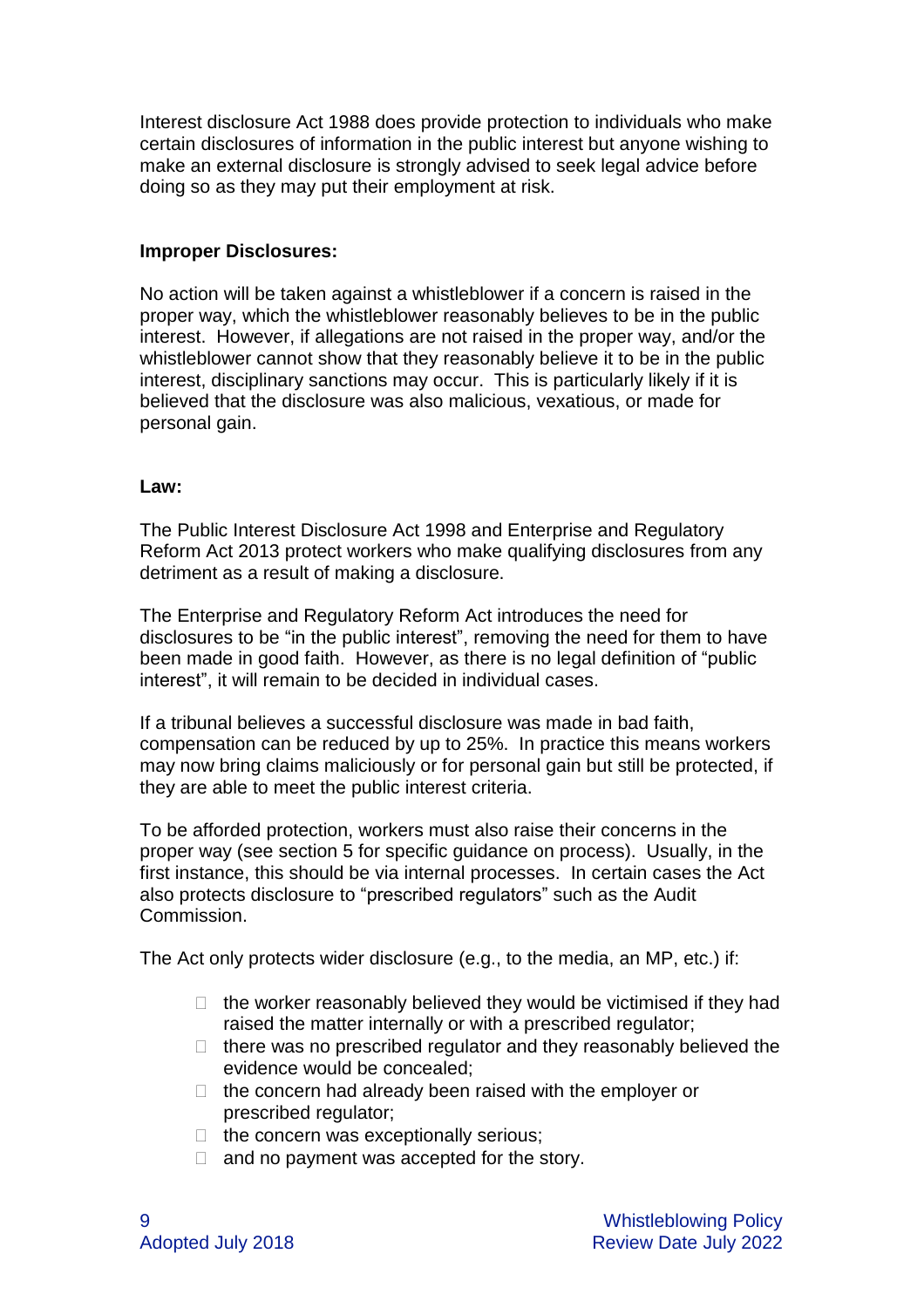#### **Limitations and Exclusions:**

This policy is not intended to substitute for other procedures/policies through which employees may raise specific concerns or complaints about their personal treatment. Complaints by employees about their personal treatment by others or about the way in which employment policies and practices have been applied t them (including decisions about pay and grading) should be raised under the Trust's grievance policy or under any other appropriate policy. Complaints about the protection of children should normally be raised under the separate policy(ies) designated for that purpose. This procedure would also not normally be appropriate for raising concerns about health and safety issues, unless they were related to a broader complaint of malpractice.

Where service users and members of the public have serious concerns, they should raise issues as outlined in the school/Trust's complaints policy.

#### **Further Steps:**

This procedure is intended to provider individuals with an avenue to raise concerns with their school/the Trust. If the whistleblower is not satisfied, and feels it is right to take the matter further, the following are possible contact points:

- □ Audit Commission 0303 444 8330
- □ Recognised trade union
- □ Elected Suffolk County Council member
- □ The Health and Safety Executive 01245 706222
- □ Information Commissioner 0303 123 1113
- □ The Pensions Regulator 0845 600 7060
- □ Local Government Ombudsman 0300 061 0614
- OFSTED 0300 123 3155
- $\Box$  A solicitor
- $\Box$  The Police

If the matter is taken outside the school/Trust, the whistleblower must take all reasonable steps to ensure that confidential or privileged information is not disclosed (i.e. confidential information, in whatever format, must not be handed over to a third party).

#### **Term of Review:**

This policy will be reviewed every four years.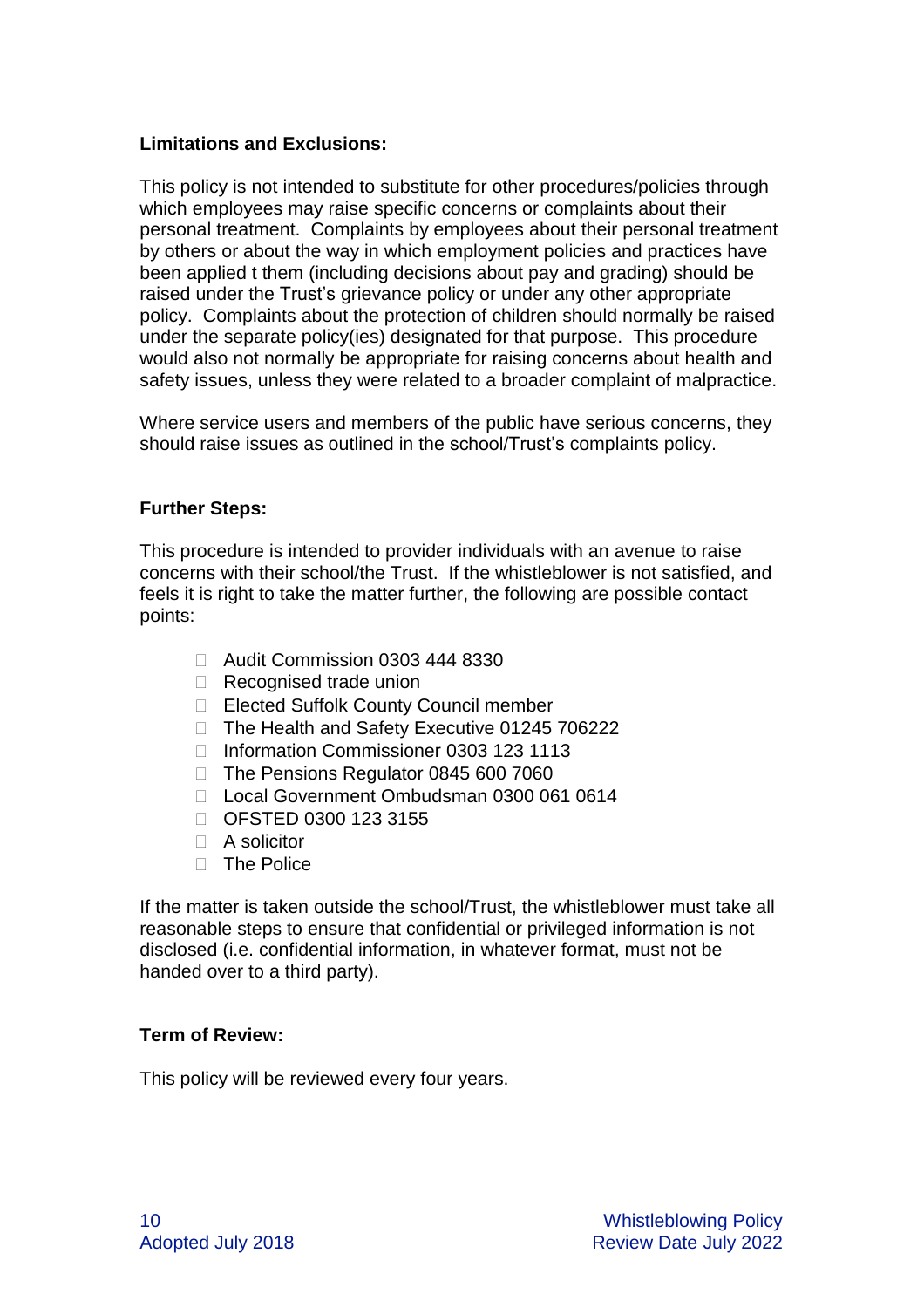## Appendix A

## **Checklist for Employees**

If you are thinking of raising a concern, here are a few things to remember:

| Yes: Please Do                                                                                                        | No: Please Do Not                                                                                                                                     |
|-----------------------------------------------------------------------------------------------------------------------|-------------------------------------------------------------------------------------------------------------------------------------------------------|
| Raise the matter as soon as possible<br>if you feel your concerns are<br>warranted.                                   | Do nothing. The school/Trust would<br>prefer you to raise your concerns so<br>that they can carry out a full and fair<br>investigation.               |
| Tell your suspicions or concerns to<br>someone who has the appropriate<br>authority to deal with them.                | Be afraid of raising your concerns.<br>The school/Trust has safeguards in<br>place to protect staff who raise a<br>concern.                           |
| Be assured that the school/Trust will<br>take seriously concerns raised based<br>on honest and reasonable suspicions. | Try to investigate the matter yourself.<br>This may complicate any later<br>enquiries, particularly if a criminal<br>investigation becomes necessary. |
| Familiarise yourself with the<br>whistleblowing policy.                                                               | Approach or accuse any individuals<br>directly.                                                                                                       |
| Consider writing down the key points<br>and details as to why you are<br>concerned.                                   | Tell your suspicions or concerns to<br>anyone other than those with the<br>proper authority.                                                          |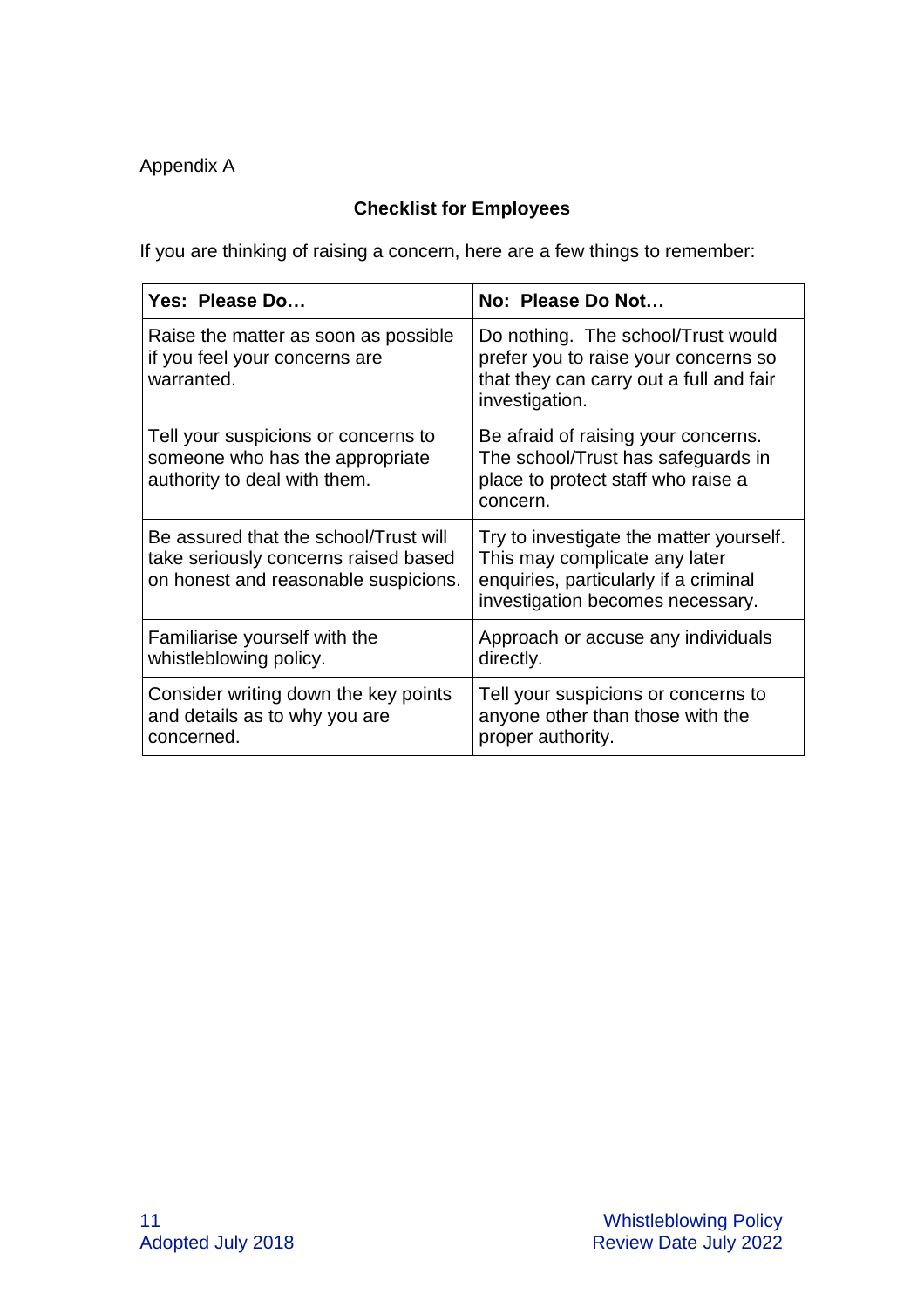Appendix B

## **Checklist for Head Teachers, Chair of Governors or CEO**

If you receive a disclosure:

| Yes: Please do                                                                                                                                                    | No: Please do not                                                                                                                                               |
|-------------------------------------------------------------------------------------------------------------------------------------------------------------------|-----------------------------------------------------------------------------------------------------------------------------------------------------------------|
| Be fully responsive to the employee(s)<br>concerns.                                                                                                               | Ridicule or ignore the concerns raised.                                                                                                                         |
| Respect the fact that staff can raise a<br>concern confidentially.                                                                                                | Approach or accuse any individuals<br>directly.                                                                                                                 |
| Take detailed notes of the information.<br>provided; including details such as<br>who, what, where, when, why and<br>how in relation to the matter of<br>concern. | Tell your suspicions or concerns to<br>anyone other than those with the<br>proper authority.                                                                    |
| Evaluate the allegation objectively.                                                                                                                              | Try to investigate the matter yourself.<br>This may complicate any later<br>enquiries, particularly if a criminal<br>investigation becomes necessary.           |
| Advise the appropriate person,<br>whether this is the Chair of Trust<br>board or a different individual,<br>department or authority.                              | Do nothing. The school/Trust is<br>committed to a culture of openness in<br>which staff feel able to communicate<br>their concerns freely and in<br>confidence. |
| Deal with the matter promptly and as<br>a matter of priority within the agreed<br>time frames.                                                                    | Delay. The speed of response may<br>be important.                                                                                                               |